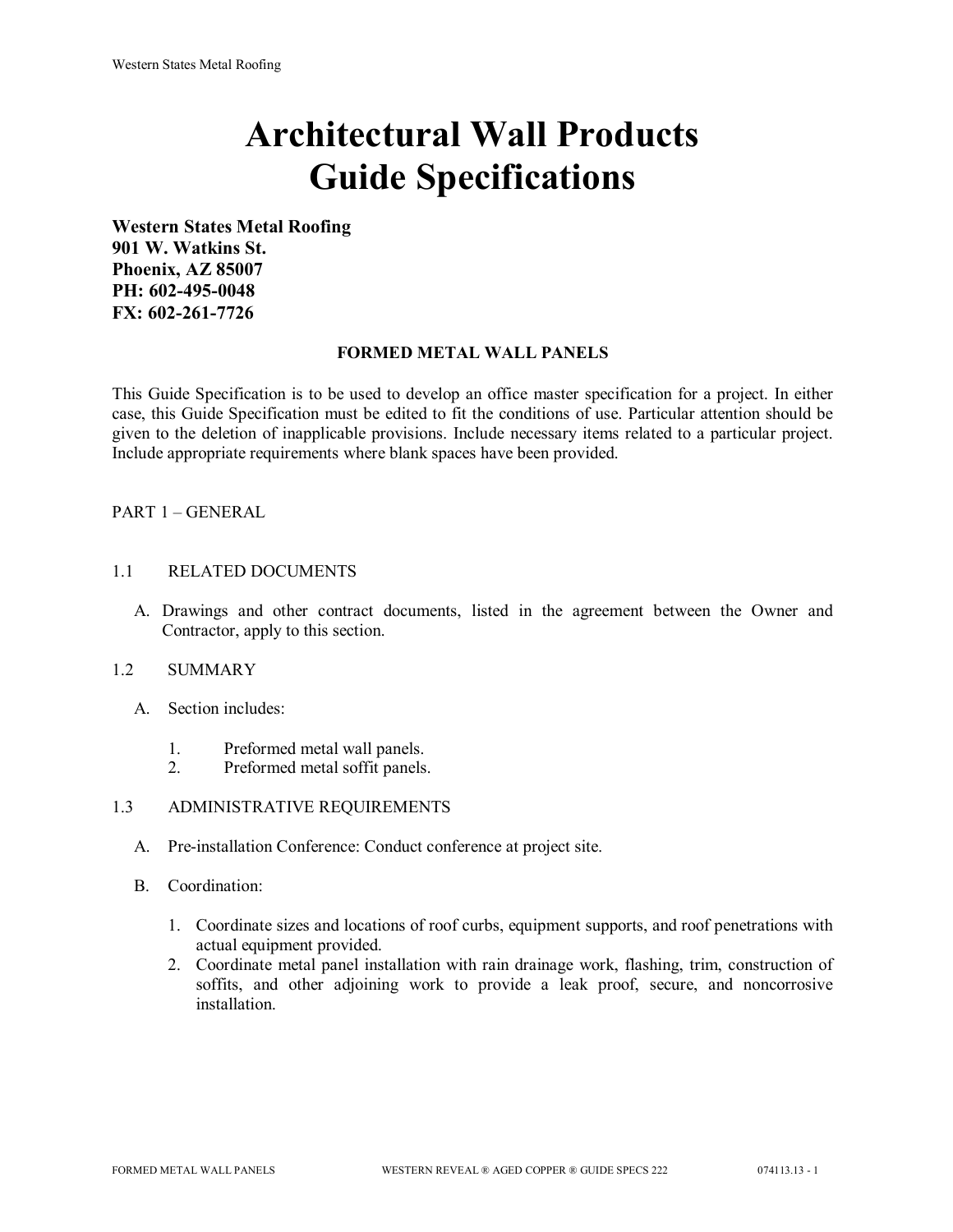## 1.4 SUBMITTALS

- A. Product Data:
	- 1. Include construction details, material descriptions, dimensions of individual components and profiles and finishes for each type of panel and accessory.
- B. Shop Drawings:
	- 1. Include fabrication and installation layouts of metal panels; details of edge conditions, joints, panel profiles, corners, anchorages, attachment system, trim, flashings, closures, accessories and special details.
	- 2. Accessories: Include details of the flashing, trim, and anchorage systems, at a scale of not less than 1-1/2 inches per 12 inches.
- C. Samples:
	- 1. Metal Panels: 12 inches long by actual panel width. Include fasteners, closures, and other metal panel accessories.
- D. Qualification Data: For Installer.
- E. Product Test Reports: For each product, for tests performed by a qualified testing agency.
- F. Filed quality control reports.
- G. Sample Warranties: For special warranties.
- 1.5 QUALITY ASSURANCE
	- A. Installer Qualifications: An entity that employs installers and supervisors who have a minimum of 3 years' experience in the installation of metal roof / wall panels.
	- B. Mockups: Build mockup; to verify selections made under sample submittals and to demonstrate aesthetic effects and set quality standards for fabrication and installation.
- 1.6 DELIVERY, STORAGE AND HANDLING
	- A. Deliver components, metal panels and other manufactured items so as not to be damaged or deformed. Package metal panels for protection during transportation and handling.
	- B. Store metal panels in a manner to prevent bending, warping, twisting and surface damage.
	- C. Stack metal panels horizontally on platforms or pallets, covered with suitable weather tight and ventilated covering. Store metal panels to ensure dryness with positive slope for drainage of water. Do not store metal panels in contact with other materials that might cause staining, denting or other surface damage.
	- D. Retain strippable protective covering on metal panels during installation.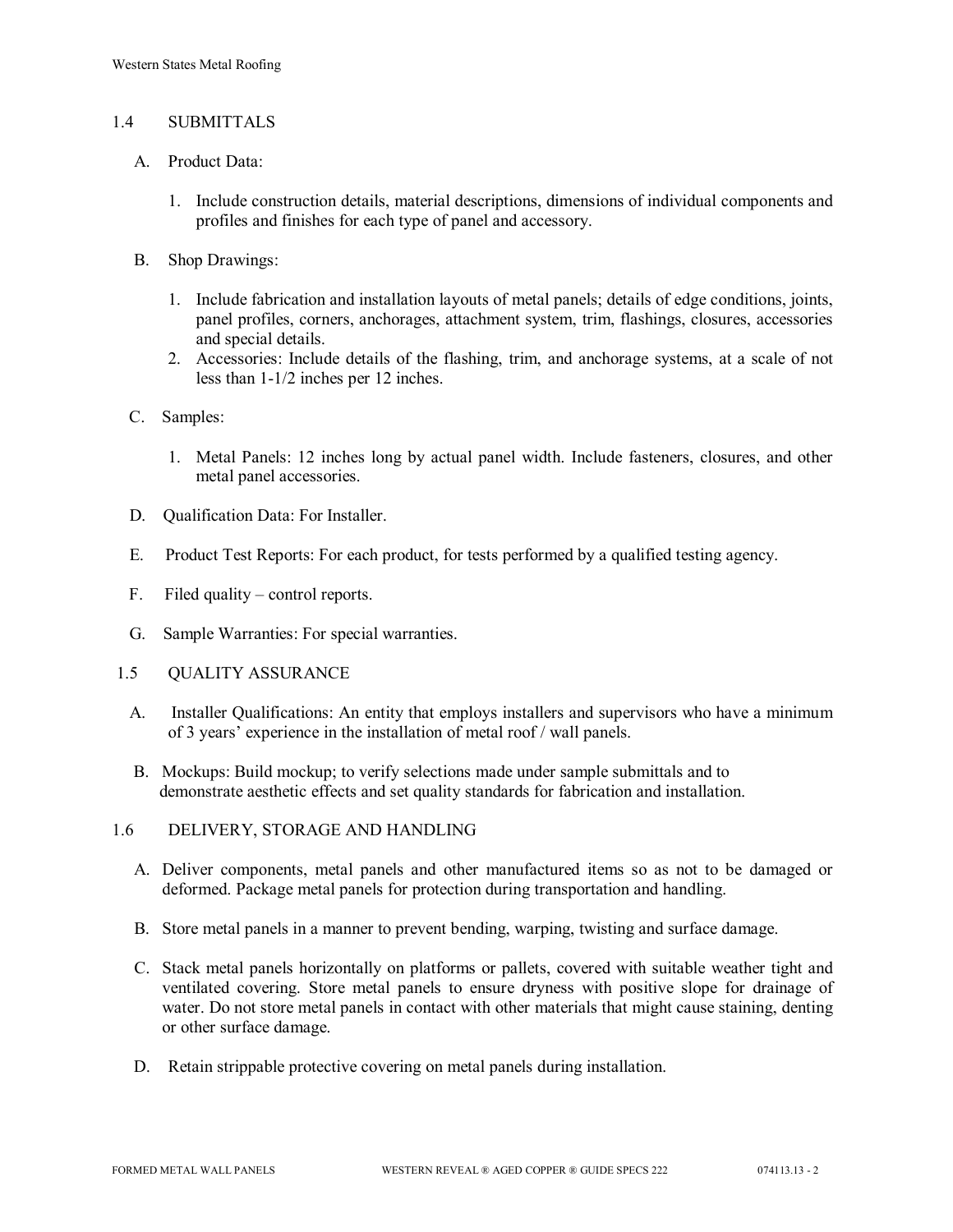## 1.7 FIELD CONDITIONS

A. Weather Limitations: Proceed with installation only when existing and forecasted weather conditions permit assembly of metal panels to be performed according to manufacturers' written instructions and warranty requirements.

## 1.8 WARRANTY

- A. MANUFACTURER'S PRODUCT WARRANTY
	- 1. Manufacturer's standard coating performance warranty, as available for specified installation and environmental conditions. (Contact a WSMR Representative to determine actual warranty criteria)

## B. CONTRACTORS WARRANTY

1. Warrant panels, flashings, sealants, fasteners, and accessories against defective materials and/ or workmanship, to remain watertight and weatherproof with normal usage for two (2) years following Project Substantial Completion date.

## PART 2 – PRODUCTS

## 2.1 MANUFACTURER

 A. Western States Decking, Inc., DBA - Western States Metal Roofing, 901 W. Watkins St., Phoenix, AZ 85007; Ph: (877) 787-5467, Fax: (602) 261-7726.

Email: [sales@metalforroofing.com](mailto:sales@metalforroofing.com) Website: www.metalforroofing.com

- B. Substitutions: In accordance with contract documents.
- 2.2 METAL WALL PANELS
	- A. Western Reveal ®; Flush- Profile, Concealed Fastener Metal Wall / Soffit Panels: Metal panels consisting of formed metal sheet with vertical panel edges, with flush joints or reveal between panels, and attached to supports using concealed fasteners.
		- 1. Panel Designation: Western Reveal ® Panel
		- 2. Metallic- Coated Steel Sheet: Aluminum- zinc alloy- coated steel sheet minimum (Zincalume® or Galvalume®) complying with ASTM A 792/ A 792M, Class AZ50 coating designation; structural quality.
			- a. Nominal Thickness: [24 gauge]
			- b. Exterior Finish Available In: Aged Copper ®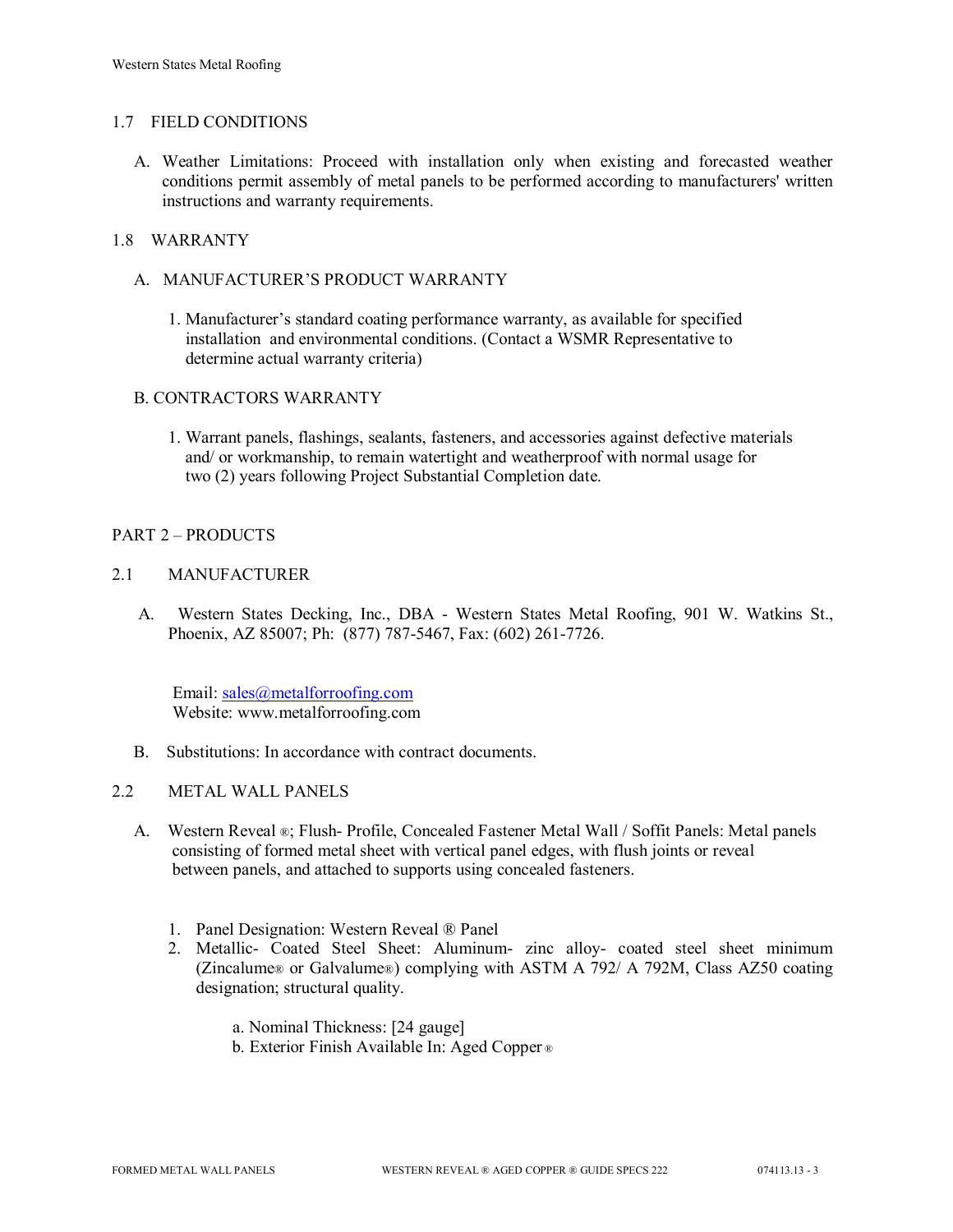- 3. Grade of Steel:
	- a. 24 Gauge Grade 50
- 4. Panel Width: [**12 inches**] [**14 inches**] [**16 inches**] [**18 inches**]
	- a. Custom widths can be ordered up to 24 inches
- 5. Panel Height: Nominal 1.5 inch
- 6. Reveal: [NR = No Reveal]  $[1.0 = 1$ " Reveal]  $[2.0 = 2$ " Reveal]  $[3.0 = 3$ " Reveal]

## 2.3 ACCESSORIES

- A. Self-Adhering, High- Temperature Underlayment: Provide self-adhering, cold applied, sheet underlayment, a minimum of 30 mils thick, specifically designed to withstand high metal temperatures beneath metal roofing. Provide primer when recommended by underlayment manufacturer.
	- 1. Thermal Stability: Stable after testing at 220 deg F; ASTM D 1970.
	- 2. Low- Temperature Flexibility: Passes after testing at minus 20 deg F; ASTM D 1970.
- B. Miscellaneous Metal Sub framing and Furring: ASTM C 645; cold formed, metallic- coated steel sheet, ASTM A 653/ A 653M, G90 coating designation or ASTM A 792/ A 792M, Class AZ55 aluminum- zinc alloy coating designation unless otherwise indicated. Provide manufacture's standard sections as required for support and alignment of metal panel system.
- C. Panel accessories: Provide components required for a complete, weather tight panel system including trim, clips, flashings, sealants, gaskets, fillers, closure strips, and similar items. Match material and finish of metal panels unless otherwise indicated.
	- 1. Closures: Provide closures at eaves and ridges, fabricated of same metal as metal panels.
	- 2. Backing Plates; Provide metal backing plates at panel end splices, fabricated from material recommended by manufacturer.
	- 3. Closure Strips: Closed-cell, expanded, cellular, rubber or cross linked, polyolefin-foam or closed-cell laminated polyethylene; minimum I -inch-thick, flexible closure strips; cut or pre-molded to match metal panel profile. Provide closure strips where indicated or necessary to ensure weather tight construction.
- D. Flashing and Trim: Provide flashing and trim formed from same material as metal panels as required to seal against weather and to provide finished appearance. Finish flashing and trim with same finish systems adjacent metal panels.
- E. Panel Fasteners: Self-tapping screws designed to withstand design loads. Provide EPDM or PVC sealing washers for exposed fasteners.
- F. Panel Sealants: Provide sealant type recommended by manufacturers that are compatible with panel materials, are non-staining and do not damage panel finish.
- G. Metal Protection: When dissimilar metals contact each other or corrosive substrates, protect against galvanic.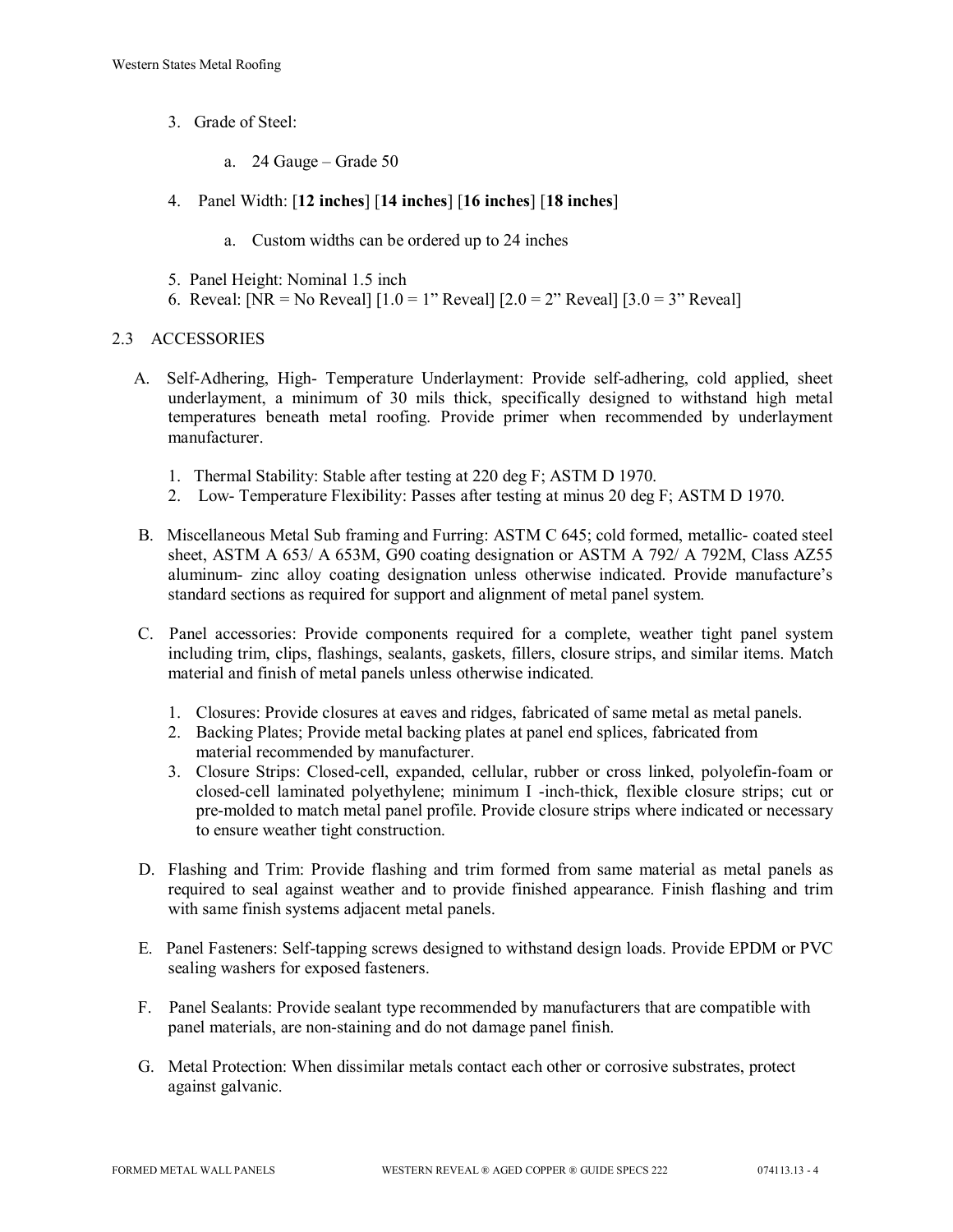## 2.4 FABRICATION

- A. General: Fabricate and finish metal panels and accessories at the factory, by manufacturer's standard procedures and processes, as necessary to fulfill indicated performance requirements demonstrated by laboratory testing. Comply with indicated profiles and with dimensional and structural requirements.
- B. Provide panel profile, including major ribs and intermediate stiffening ribs, if any, for full length of panel.
- C. Sheet Metal Flashing and Trim: Fabricate flashing and trim to comply with manufacturer's recommendations and recommendation in SMACNA's "Architectural Sheet Metal Manual" that apply to design, dimensions, metal, and other characteristics of item indicated.

## 2.5 FINISHES

- A. Protect mechanical and painted finishes on exposed surfaces from damage by applying a strippable, temporary protective covering before shipping.
- B. Appearance of Finished Work: Variations in appearance of abutting or adjacent pieces are acceptable if they are within one- half of the range of approved Samples. Noticeable variations in same piece are unacceptable. Variations in appearance of other components are acceptable if they are within the range of approved Samples and are assembled or installed to minimize contrast.
- C. Steel Panels Finish:
	- 1. Exterior Finish: Sherwin- Williams Coil Coatings Fluropon® Effects Print LG: Polyvinylidine Fluoride, full 70 percent PVDF, substrate Galvalume, consisting of a bakedon 0.2 to 0.3 mil corrosion primer, and a baked on  $0.70 - 0.80$  mil Fluropon (70% PVDF) base coat, and a baked on  $0.15 - 0.25$  mil PVDF ink, and a  $0.4 - 0.5$  mil Fluropon (70%) PVDF) Clearcoat with a specular gloss of 8 to 15 when tested in accordance with ASTM D523 at 60 degrees.
	- 2. Interior Finish: Standard Polyester backer finish consisting of  $0.15 0.25$  primer coat and a  $0.30 - 0.40$  mil wash coat with a minimum total dryfilm thickness of  $0.45 - 0.65$  mil.

## PART 3- EXECUTION

#### 3.1 EXAMINATION

- A. Examine substrates, area, and conditions, with installer present, for compliance with requirements for installation tolerances, metal panel supports, and other conditions affecting performance of the work.
	- 1. Examine wall framing to verify that girths, angles, channels, studs, and other structural panel support members and anchorage have been installed within alignment tolerance required by metal wall panel manufacturer.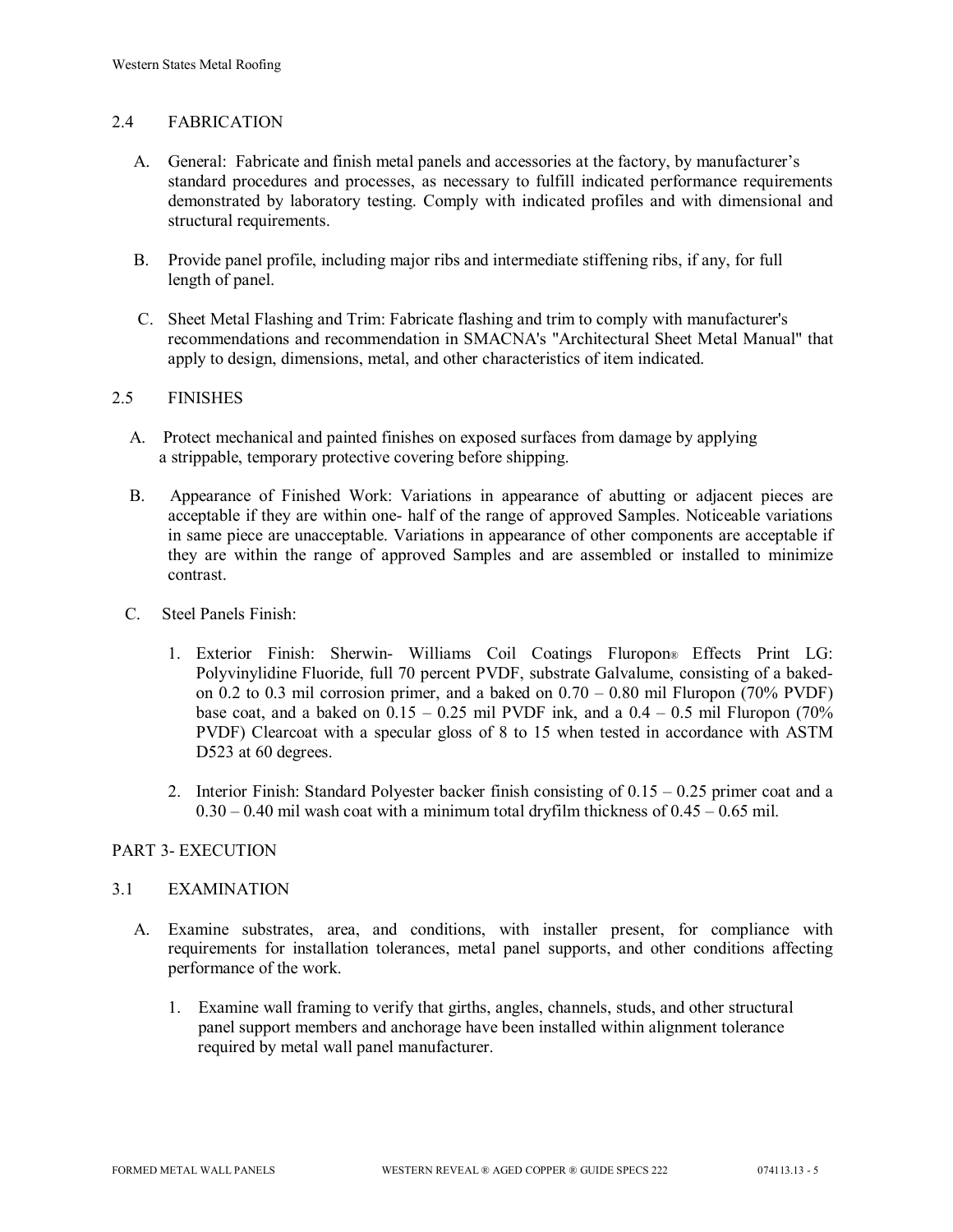- 2. Examine solid roof sheathing to verify that sheathing joints are supported by framing or blocking and that installation is within flatness tolerances required by metal roof panel manufacture.
	- a. Verify that air or water-resistive barriers have been installed over sheathing or backing substrate to prevent air infiltration or water penetration.
- B. Examine roughing-in for components and systems penetrating metal panels to verify actual locations of penetrations relative to seam locations of metal panels before installation.
- C. Proceed with installation only after unsatisfactory conditions have been corrected.

## 3.2 PREPARATION

- A. Miscellaneous Supports; Install sub framing, furring and other miscellaneous panel support members and anchorage according to ASTM C 754 and metal panel manufacturer's written recommendations.
- 3.3 UNDERLAYMENT INSTALLATION
	- A. Self- Adhering Sheet Underlayment: Apply primer if required by manufacturer. Comply with temperature restrictions of underlayment manufacturer for installation. Apply at locations indicated on Drawings, wrinkle free, in shingle fashion to shed water, and with end laps of not less than 6 inches staggered 24 inches between courses. Overlap side edges not less than 3- ½ inches. Roll laps with roller. Cover underlayment within 14 days.
	- B. Felt Underlayment: Apply at locations indicated [below] [on drawings], in shingle fashion to shed water. And with lapped joints of not less than 2 inches.
		- 1. Apply over the entire roof surface.
		- 2. Apply on roof not covered by self- adhering sheet underlayment. Lap over edges of self adhering sheet underlayment not less than 3 inches, in shingle fashion to shed water.
	- C. Slip Sheet: Apply slip sheet over underlayment before installing metal roof panels.
	- D. Flashings: Install flashings to cover underlayment to comply with requirements specified in Section 076200 "Sheet Metal Flashing and Trim."

## 3.4 METAL PANEL INSTALLATION

- A. General: Install metal panels according to manufacturer's written instructions in orientation, sizes, and locations indicated. Install panels perpendicular to supports unless otherwise indicated. Anchor metal panels and other components of the work securely in place, with provisions for thermal and structural movement.
	- 1. Shim or otherwise plumb substrates receiving metal panels.
	- 2. Flash and seal metal panels at perimeter of all openings. Fasten with self-tapping screws. do not begin installation until air or water- resistive barriers and flashings that are concealed by metal panels are installed.
	- 3. Install screw fasteners in predrilled holes.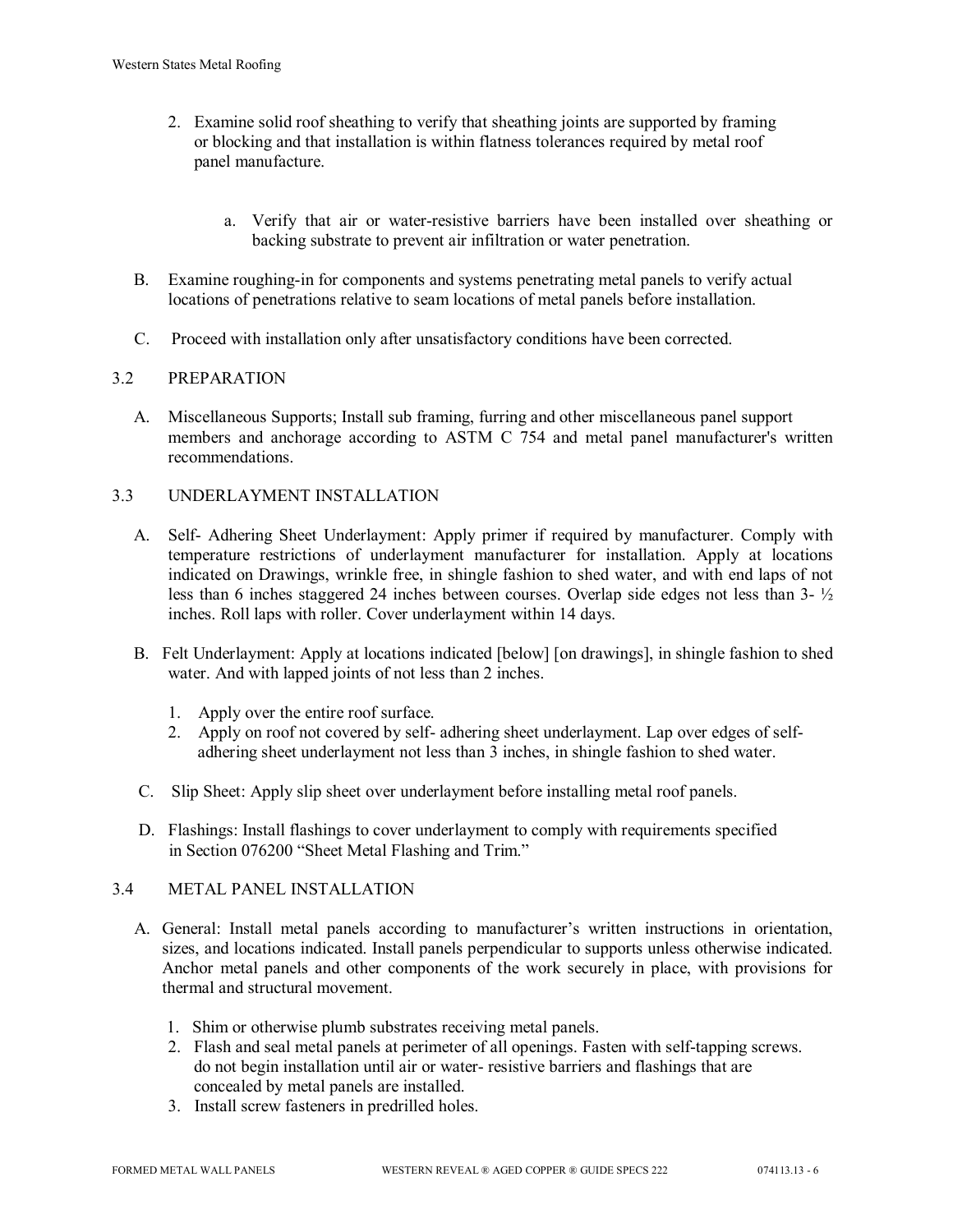- 4. Locate and space fastenings in uniform vertical and horizontal alignment.
- 5. Install flashing and trim as metal panel work proceeds.
- 6. Locate panel splices over, but not attached to, structural supports. Stagger panel splices and end laps to avoid a four – panel lap splice condition.
- 7. Align bottoms of metal panels and fasten with blind rivets, bolts, or self- tapping screws. Fasten flashings and trim around openings and similar elements with self-tapping screws.
- 8. Provide weather tight escutcheons for pipe—and conduit- penetrating panels.

## B. Fasteners:

- 1. Steel Panels: Use galvanized steel fasteners.
- C. Metal Protection: When dissimilar metals contact each other or corrosive substrates, protect against galvanic action.
- D. Lap-Seam Metal Panels: Fasten metal panels to supports with fasteners at each lapped joint at location and spacing recommended by manufacturer.
	- 1. Lap ribbed or fluted sheets one full rib. Apply panels and associated items true to line for neat and weather tight enclosure.
	- 2. Provide metal backed washers under heads of exposed fasteners bearing on weather side of metal panels.
	- 3. Locate and space exposed fasteners in uniform vertical and horizontal alignment. Use proper tools to obtain controlled uniform compression for positive seal without rupture of washer.
	- 4. Install screw fasteners with power tools having controlled torque adjusted to compress Washer tightly without damage to washer, screw threads or panels. Install screws in predrilled holes.
	- 5. Flash and seal pans with weather closures at perimeter of all openings.
- E. Accessory Installation: install accessories with positive anchorage to building and weather tight Mounting, and provide for thermal expansion. Coordinate installation with flashings and other components.
	- 1. Install components, required for a complete metal panel system including trim, copings, corners, seam covers, flashings, sealants, gaskets, fillers, closure strips and similar items. Provide types indicated by metal wall panel manufacturer; or, if not indicated, provide types recommended by metal panel manufacturer.
- F. Flashing and Trim: Comply with performance requirements manufacturer's written installation instructions, and SMACNA's "Architectural Sheet Metal Manual." Provide concealed fasteners where possible, and set units true to line and level. Install work with laps, joints and seams that are permanently watertight.
	- 1. Install exposed flashing and trim that is without buckling and tool marks, and that is true to line and levels indicated, with exposed edges folded back to form hems. Install sheet metal flashing and trim to fit substrates and achieve waterproof performance.